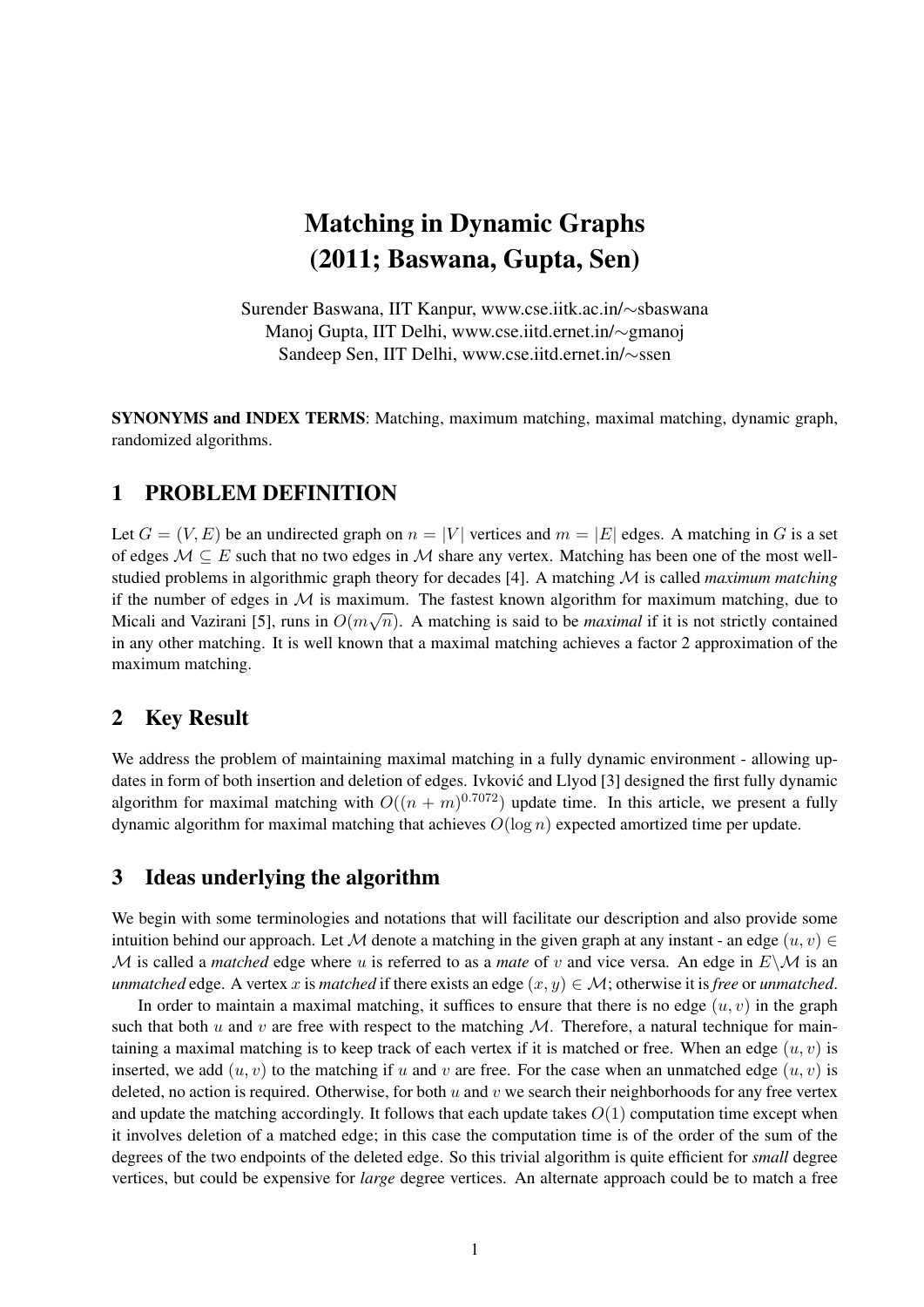vertex  $u$  with a randomly chosen neighbor, say  $v$ . Following the standard adversarial model, it can be observed that an expected  $\deg(u)/2$  edges incident to u will be deleted before deleting the matched edge  $(u, v)$ . So the expected amortized cost per edge deletion for u is roughly  $O\left(\frac{\deg(u) + \deg(v)}{\deg(u)/2}\right)$  $\frac{\text{d}g(u) + \text{deg}(v)}{\text{deg}(u)/2}$ . If  $\text{deg}(v) < \text{deg}(u)$ , this cost is  $O(1)$ . But if  $deg(v) \gg deg(u)$ , then it can be as bad as the trivial algorithm. To circumvent this problem, we introduce an important notion, called *ownership* of edges. Intuitively, we assign an edge to that endpoint which has *higher* degree.

The idea of choosing a random mate and the trivial algorithm described above can be combined together to design a simple algorithm for maximal matching. This algorithm maintains a partition of the vertices into two levels. Level 0 consists of vertices which own *fewer* edges and we handle the updates there using the trivial algorithm. Level 1 consists of vertices (and their mates) which own *larger* number of edges and we √ use the idea of random mate to handle their updates. This 2-LEVEL algorithm achieves  $O(\sqrt{n})$  expected amortized time per update. A careful analysis of the 2-LEVEL algorithm suggests that a *finer* partition of vertices could help in achieving a faster update time. This leads to our  $\log_2 n$ -LEVEL algorithm that achieves expected amortized  $O(\log n)$  time per update.

Our algorithm uses randomization very crucially in order to handle the updates efficiently. The matching maintained (based on the random bits) by the algorithm at any stage is not known to the adversary for it to choose the updates adaptively. This oblivious adversarial model is no different from randomized datastructures like universal hashing.

### 4 The 2-LEVEL Algorithm

The algorithm maintains a partition of the set of vertices into two levels. Each edge present in the graph will be owned by one or both of its endpoints as follows. If both the endpoints of an edge are at level 0, then it is owned by both of them. Otherwise it will be owned by exactly that endpoint which lies at a higher level. If both the endpoints are at level 1, the tie will be broken suitably by the algorithm. Let  $\mathcal{O}_u$  denote the set of edges owned by a vertex  $u$  at any instant of the algorithm. With a slight abuse of the notation, we will also use  $\mathcal{O}_u$  to denote  $\{v|(u, v) \in \mathcal{O}_u\}$ . As the algorithm proceeds, the vertices will make transition from one level to another and the ownership of edges will also change accordingly.

The algorithm maintains the following three invariants after each update.

- 1. Every vertex at level 1 is matched. Every free vertex at level 0 has all its neighbors matched.
- 2. Every vertex at level 0 owns less than  $\sqrt{n}$  edges at any stage.
- 3. Both endpoints of every matched edge are at the same level.

It follows from the first invariant that the matching  $M$  is maximal at each stage. The second and third invariant help in incorporating the two ideas of our algorithm efficiently.

#### Handling insertion of an edge

Let  $(u, v)$  be the edge being inserted. If either u or v are at level 1, there is no violation of any invariant. However, if both u and v are at level 0, then we we proceed as follows. Both u and v become the owner of the edge  $(u, v)$ . If u and v are free, then we add  $(u, v)$  to M. Notice that the insertion of  $(u, v)$  also leads to increase of  $|\mathcal{O}_u|$  and  $|\mathcal{O}_v|$  by one, and so may lead to violation of Invariant 2. We process the vertex that owns more edges; let u be that vertex. If  $|O_u| = \sqrt{n}$ , then Invariant 2 has got violated. In order to restore it, u moves to level 1 and gets matched to some vertex, say y, selected uniformly at random from  $\mathcal{O}_u$ . Vertex y also moves to level 1 to satisfy Invariant 3. If w and x were respectively the earlier mates of u and y at level 0, then the matching of u with y has rendered w and x free. Both w and x search for free neighbors at level 0 and update the matching accordingly. It is easy to observe that in all these cases, it takes  $O(\sqrt{n})$  time to handle an edge insertion.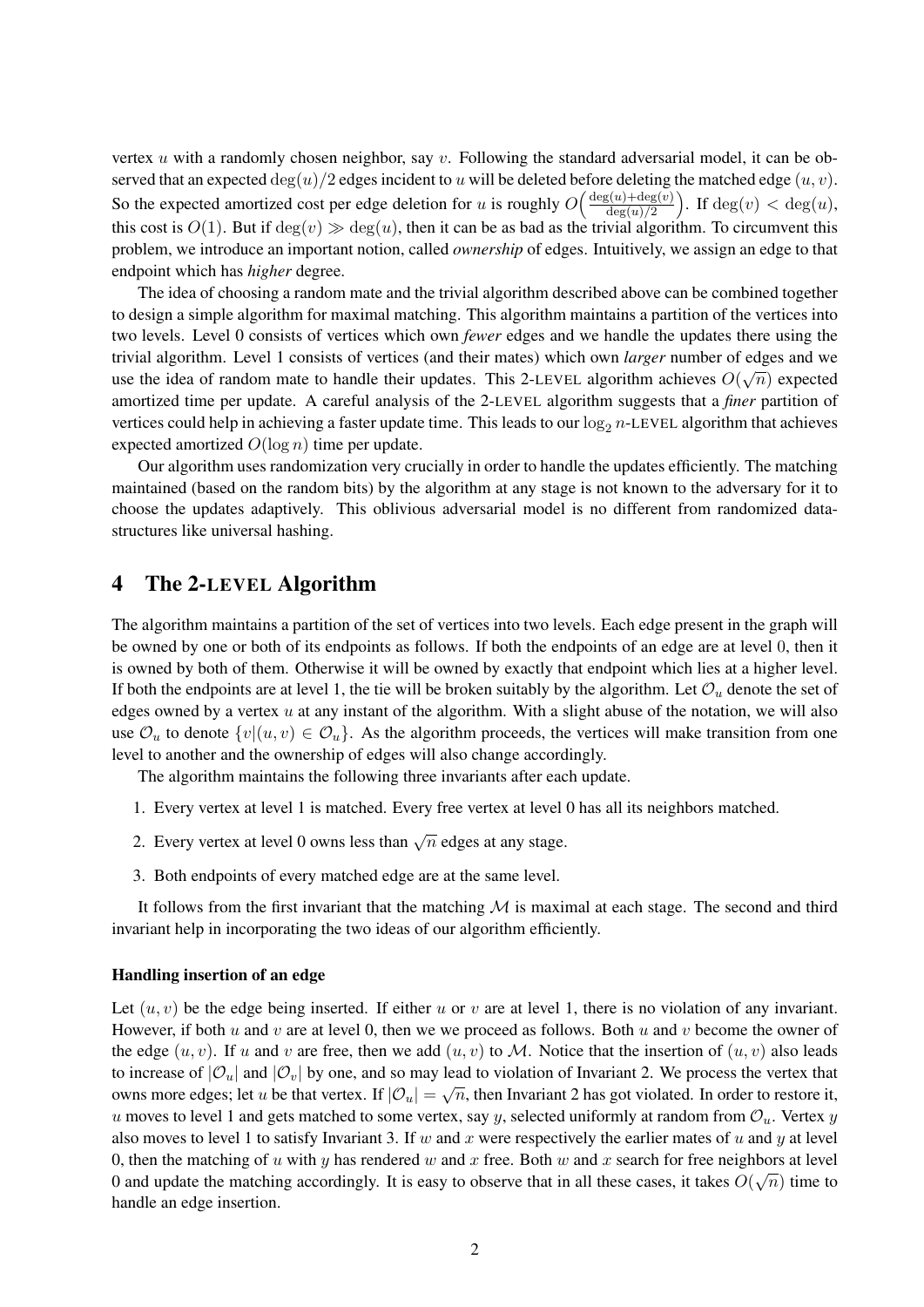#### Handling deletion of an edge

Let  $(u, v)$  be an edge that is deleted. If  $(u, v) \notin M$ , all the invariants are still valid. Let us consider the more important case of  $(u, v) \in \mathcal{M}$  - the deletion of  $(u, v)$  has caused u and v to become free. Therefore, the first invariant might have got violated for u and v. If edge  $(u, v)$  was at level 0, then both u and v search for a free neighbor and update the matching accordingly. This takes  $O(\sqrt{n})$  time. If edge  $(u, v)$  was at level 1, then  $u$  (similarly  $v$ ) is processed as follows.

First, u disowns all its edges whose other endpoint is at level 1. If  $|O_u|$  is still greater than or equal to This, a disowns an its cages whose other endpoint is at level 1. In  $|\mathcal{O}_u|$  is sun greater than or equal to  $\sqrt{n}$ , then u stays at level 1 and selects a random mate from  $\mathcal{O}_u$ . However, if  $|\mathcal{O}_u|$  has fallen be then u moves to level 0 and gets matched to a free neighbor (if any). For each neighbor of u at level 0, the transition of  $u$  from level 1 to 0 is, effectively, like insertion of a new edge. This transition leads to an increase in the number of owned edges by each neighbor of  $u$  at level 0. As a result the second invariant for each such neighbor at level 0 may get violated if the number of edges it owns now becomes  $\sqrt{n}$ . To take care of these scenarios, we proceed as follows. We scan each neighbors of  $u$  at level 0 and for each neighbor w, with  $|\mathcal{O}_w| = \sqrt{n}$ , a mate is selected randomly from  $\mathcal{O}_w$  and w is moved to level 1 along with its mate. This concludes the deletion procedure of edge  $(u, v)$ .

### 4.1 Analysis of the algorithm

It may be noted that, unlike insertion, the deletion of an edge could potentially lead to moving of many vertices from level 0 to 1 and this may involve significant computation. However, we will show that the expected amortized computation per update will is  $O(\sqrt{n})$ .

We analyze the algorithm using the concept of *epochs*.

**Definition 4.1** At any time t, let  $(u, v)$  be any edge in M. Then the **epoch** of  $(u, v)$  at time t is the maximal *time interval containing* t *during which*  $(u, v) \in M$ .

The entire life span of an edge  $(u, v)$  can be viewed as a sequence of epochs when it is matched separated by periods when it is unmatched. Any edge update that does not change the matching is processed in O(1) time. An edge update that changes the matching results in the start of new epoch(s) or the termination of some existing epoch(s). And it is only during the creation or termination of an epoch that significant computation is involved. For the purpose of analyzing the update time, (when matching is affected), we assign the computation performed to the corresponding epochs created or terminated. It is easy to see that the computation associated with an epoch at level 0 is  $O(\sqrt{n})$ . The computation associated with an epoch at level 1 is of the order of sum of the degrees of the endpoints of the corresponding matched edge which may be  $\Omega(n)$ . When a vertex moves from level 0 to 1, although it owns  $\sqrt{n}$  edges, this may grow later to  $O(n)$ . So the computation associated with an epoch at level 1 can be quite high. We will show that the expected number of such epochs that get terminated during any arbitrary sequence of edge updates will be relatively small. The following lemma plays a key role.

# **Lemma 4.1** The deletion of an edge  $(u, v)$  at level 1 terminates an epoch with probability  $\leq 1/\sqrt{n}$ .

**Proof:** The deletion of edge  $(u, v)$  will lead to termination of an epoch only if  $(u, v) \in M$ . If edge  $(u, v)$ was owned by u at the time of its deletion, note that u owned at least  $\sqrt{n}$  edges at the moment of start of its epoch. Since  $u$  selected its matched edge uniformly at random from these edges, the (conditional) probability is  $\frac{1}{\sqrt{2}}$  $\overline{n}$ . The same argument applies if v was the owner, so  $(u, v)$  is a matched edge at the time of deletion of  $(u, v)$  with probability at most  $1/\sqrt{n}$ .  $\overline{n}$ .

Consider any sequence of  $m$  edge updates. We analyze the computation associated with all the epochs that get terminated during these  $m$  updates. It follows from Lemma 4.1 and the linearity of expectation that the expected number of epochs terminated at level 1 will be  $m/\sqrt{n}$ . As discussed above, computation that the expected number of epochs terminated at level 1 will be  $m/\sqrt{n}$ . As discussed above, computation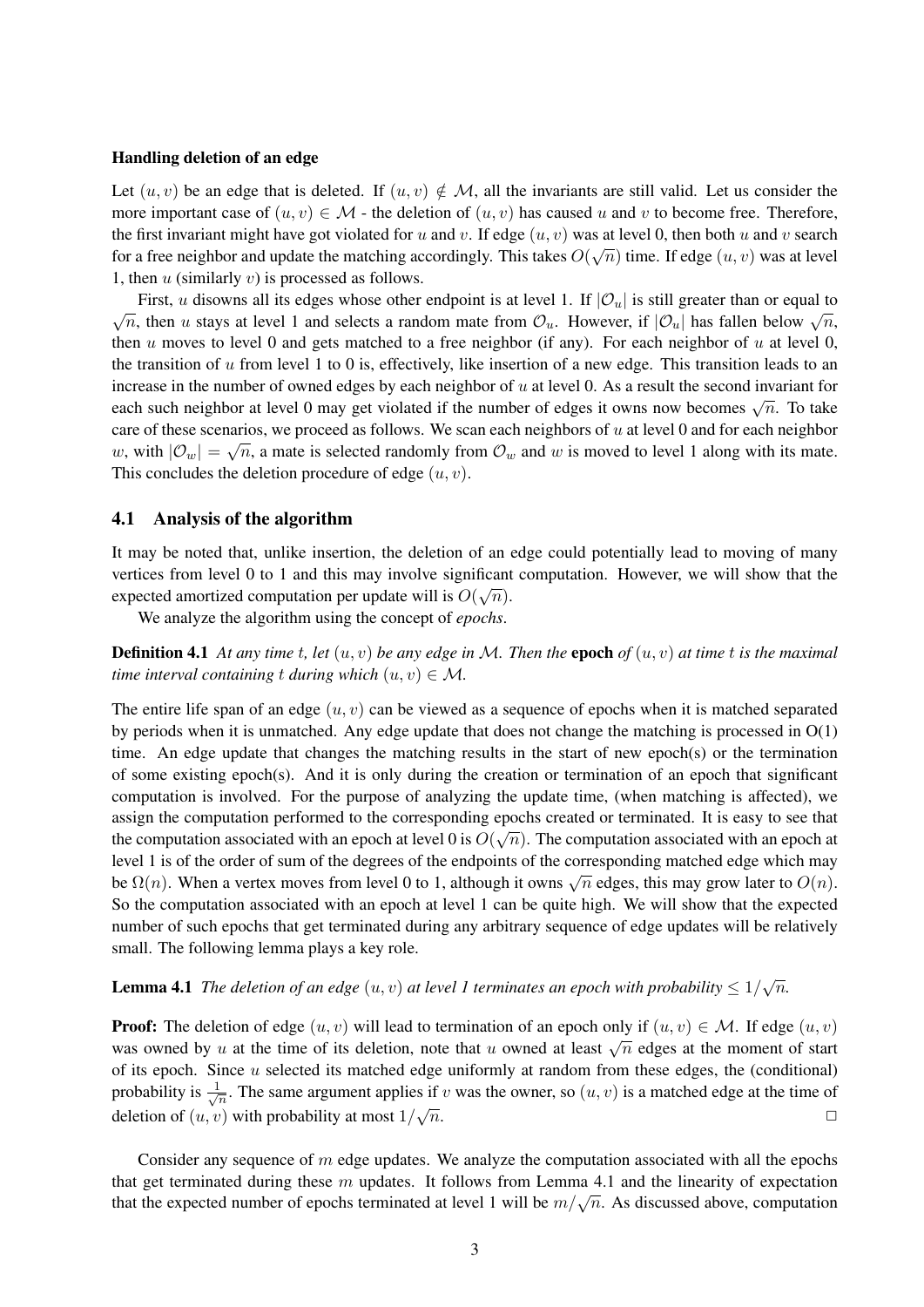associated with each epoch at level 1 is  $O(n)$ . So the expected computation associated with the termination of all epochs at level 1 is  $O(m\sqrt{n})$ . The number of epochs destroyed at level 0 is trivially bounded by  $O(m)$ . Each epoch at level 0 has  $O(\sqrt{n})$  computation associated with it, so the total computation associated  $O(m)$ .  $\mathcal{O}(m)$ . Each epoch at level 0 has  $\mathcal{O}(\sqrt{n})$  computation associated with these epochs is also  $O(m\sqrt{n})$ . We conclude the following.

Theorem 4.1 *Starting with a graph on* n *vertices and no edges, we can maintain maximal matching for any* √ sequence of  $m$  updates in expected  $O(m\sqrt{n})$  time.

### **4.2** The  $\log_2 n$ -LEVEL Algorithm

The key idea for improving the update time lies in the second invariant of our 2-LEVEL algorithm. Let  $\alpha(n)$  be the threshold for the maximum number of edges that a vertex at level 0 can own. Consider an epoch at level 1 associated with some edge, say  $(u, v)$ . The computation associated with this epoch is of the order of the number of edges u and v own which can be  $\Theta(n)$  in the worst case. However, the expected duration of the epoch is of the order of the minimum number of edges  $u$  can own at the time of its creation, i.e.,  $\Theta(\alpha(n))$ . Therefore, the expected amortized computation per edge deletion at level 1 is  $O(n/\alpha(n))$ . Balancing this with the  $\alpha(n)$  update time at level 0, yields  $\alpha(n) = \sqrt{n}$ .

In order to improve the running time of our algorithm, we need to decrease the ratio between the maximum and the minimum number of edges a vertex can own during an epoch at any level. It is this ratio that determines the expected amortized time per edge deletion. This observation leads us to a finer partitioning of the ownership classes. When a vertex creates an epoch at level  $i$ , it owns at least  $2^i$  edges, and during the epoch it is allowed to own at most  $2^{i+1} - 1$  edges. As soon as it owns  $2^{i+1}$  edges, it migrates to a higher level. Notice that the ratio of maximum to minimum edges owned by a vertex during an epoch gets reduced from  $\sqrt{n}$  to a constant leading to about  $\log_2 n$  levels. Though the  $\log_2 n$ -LEVEL algorithm can be seen as a natural generalization of our 2-LEVEL algorithm, there are many intricacies that makes the algorithm and its analysis quite involved. For example, a single edge update may lead to a sequence of falls and rise of many vertices across the levels of the data structure. Moreover, there may be several vertices trying to fall or rise at any time while processing an update. Taking a top down approach in processing these vertices simplifies the description of the algorithm. The analysis of the algorithm becomes easier when we analyze each level separately. This analysis at any level is quite similar to the analysis of LEVEL-1 in our 2-LEVEL algorithm. We recommend the interested reader to refer to the journal version of this paper in order to fully comprehend the algorithm and its analysis. The final result result achieved by our  $\log_2 n$ -LEVEL algorithm is stated below.

Theorem 4.2 *Starting with a graph on* n *vertices and no edges, we can maintain maximal matching for any sequence of* m *updates in expected* O(m log n) *time.*

Using standard probability tools, it can be shown that the bound on the update time as stated in Theorem 4.2 holds with high probability, as well as with limited independence.

## 5 OPEN PROBLEMS

There have been new results on maintaining approximate weighted matching [2] and  $(1 + \epsilon)$ -approximate matching [1, 6] for  $\epsilon < 1$ . The interested reader should study these results. For any  $\epsilon < 1$ , whether it is possible to maintain  $(1 + \epsilon)$ -approximate matching in poly-logarithmic update time is still an open problem.

## 6 EXPERIMENTAL RESULTS

None is reported.